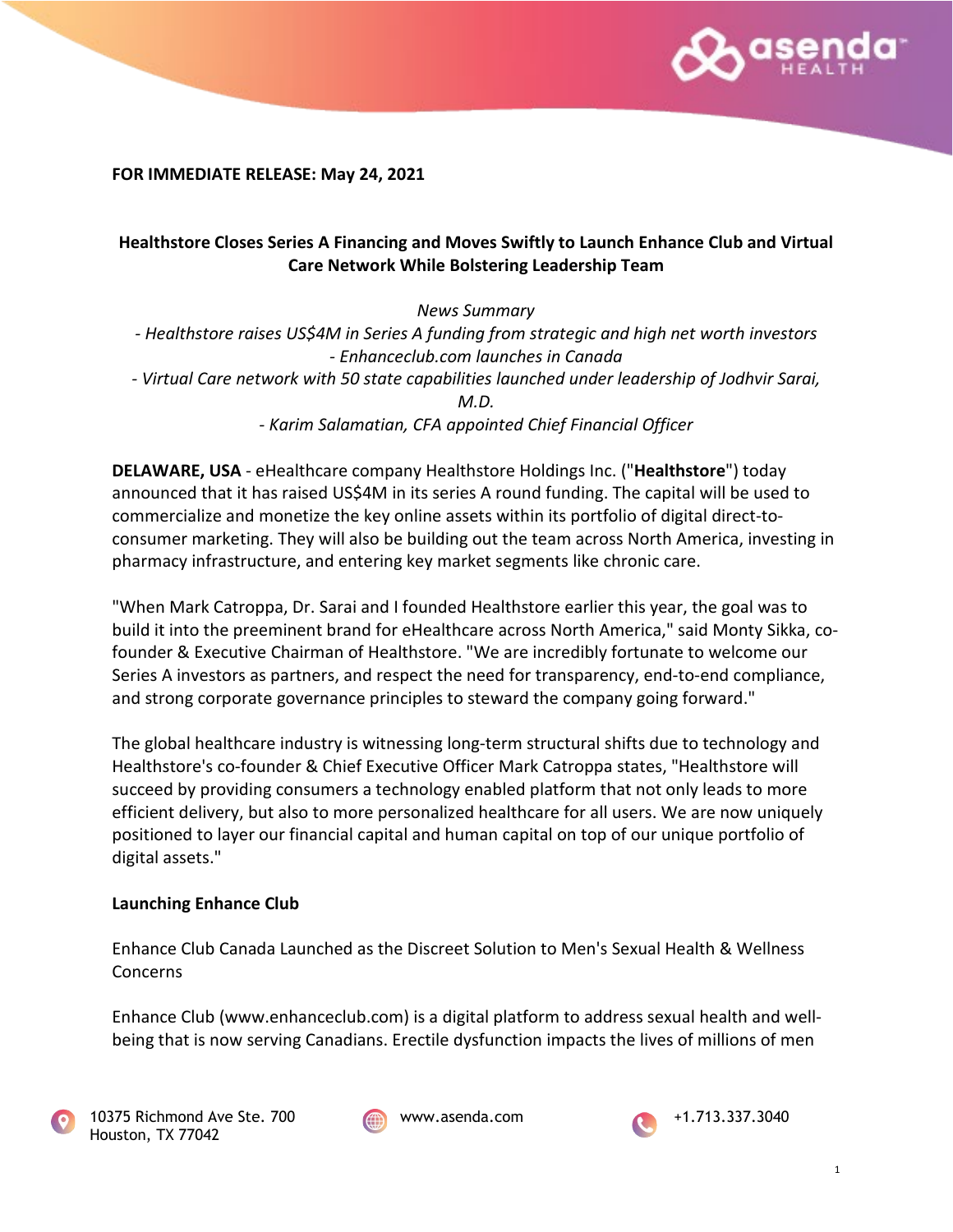

across the US and Canada, many of whom are not addressing the issue. With no wait times, long lines or booking of appointments, Enhance Club can provide everything - from licensed healthcare provider consultations to valid prescriptions issued in just a few clicks.

"Enhance Club is as real as it gets. Our commitment to our customers is expressed through our values and commitment to compliance, plus the safety and quality of our products and digital services," says Jodhvir Sarai, M.D., Chief Medical Officer at Healthstore. Enhance Club delivers the convenience of a health clinic, the service of a local pharmacy, and the security of a doctor's office – and all from the privacy of your home.

Enhance Club will be launched in the US in the near future and be closely followed by largescale commercial launches of Healthstore's other digital assets. These include healthstore.com, birthcontrol.com and pet.net.

### **Launch of Virtual Care Network**

Healthcare is proud to announce that in relatively short order following the close of Series A financing, it has been able to establish a virtual health network across all 50 states of the US whereby customers can conduct both synchronous and asynchronous visits with licensed physicians.

"The ability for our customers to access licensed physicians in all 50 states and 24 hours per day demonstrates our ability to not only offer personalized care experiences but our ability to develop the infrastructure necessary to enhance our vertically integrated digital healthcare model," says Healthstore co-founder and Chief Medical Officer Jodhvir Sarai, M.D.

Dr. Sarai who is responsible for all of Healthstore's medical operations will spearhead the company's strategic move into chronic care across the US with an emphasis on technology driven solutions to enhance medication adherence for all consumers. The robustness of Healthstore's virtual care platform will be essential to offering chronic care customers personalized solutions to enhancing their health outcomes.

"Dr. Sarai has a strong acumen for scaling businesses in the healthcare industry and means of bringing the worlds of science and business together. His experience in founding private technology companies with values in excess of US\$500 million along with playing the leading role in creating virtual health platforms across the US, positions Healthstore in a unique competitive position in an industry that is not only growing rapidly but that is becoming increasingly accountable to enhancing delivery of healthcare," says Monty Sikka.